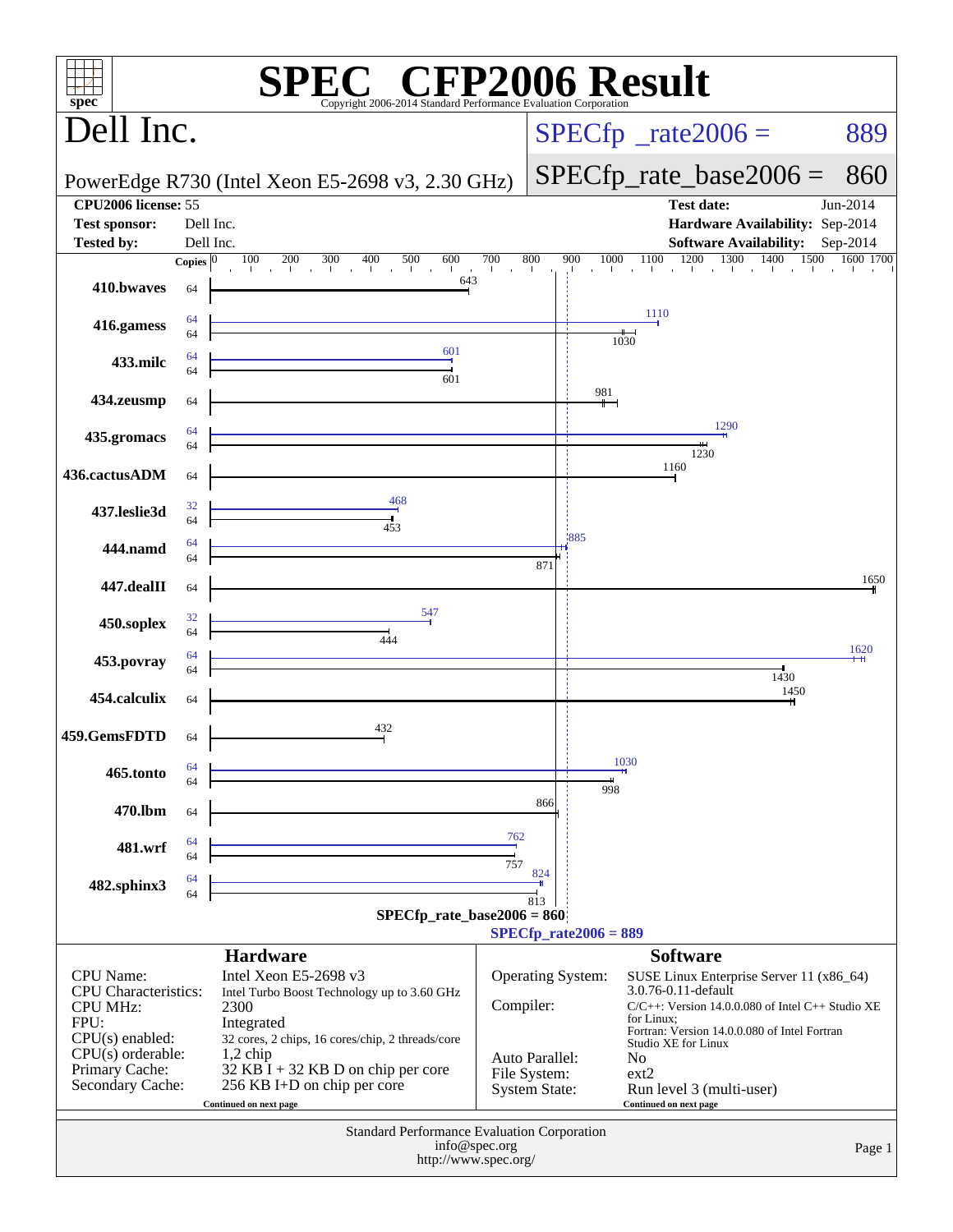

# Dell Inc.

#### $SPECTp_rate2006 = 889$

PowerEdge R730 (Intel Xeon E5-2698 v3, 2.30 GHz)

[SPECfp\\_rate\\_base2006 =](http://www.spec.org/auto/cpu2006/Docs/result-fields.html#SPECfpratebase2006) 860

| <b>CPU2006 license: 55</b>                                                 |                                                                                                                |                                                            | <b>Test date:</b><br>$Jun-2014$             |
|----------------------------------------------------------------------------|----------------------------------------------------------------------------------------------------------------|------------------------------------------------------------|---------------------------------------------|
| <b>Test sponsor:</b>                                                       | Dell Inc.                                                                                                      |                                                            | <b>Hardware Availability: Sep-2014</b>      |
| <b>Tested by:</b>                                                          | Dell Inc.                                                                                                      |                                                            | <b>Software Availability:</b><br>$Sep-2014$ |
| L3 Cache:<br>Other Cache:<br>Memory:<br>Disk Subsystem:<br>Other Hardware: | 40 MB I+D on chip per chip<br>None<br>256 GB (16 x 16 GB 2Rx4 PC4-2133P-R)<br>1 x 300 GB 15000 RPM SAS<br>None | <b>Base Pointers:</b><br>Peak Pointers:<br>Other Software: | $32/64$ -bit<br>$32/64$ -bit<br>None        |

| <b>Results Table</b> |                                                                                                          |                |             |                |             |                |              |               |                |              |                |              |                |              |
|----------------------|----------------------------------------------------------------------------------------------------------|----------------|-------------|----------------|-------------|----------------|--------------|---------------|----------------|--------------|----------------|--------------|----------------|--------------|
|                      | <b>Base</b>                                                                                              |                |             |                |             |                |              |               | <b>Peak</b>    |              |                |              |                |              |
| <b>Benchmark</b>     | <b>Copies</b>                                                                                            | <b>Seconds</b> | Ratio       | <b>Seconds</b> | Ratio       | <b>Seconds</b> | <b>Ratio</b> | <b>Copies</b> | <b>Seconds</b> | <b>Ratio</b> | <b>Seconds</b> | <b>Ratio</b> | <b>Seconds</b> | <b>Ratio</b> |
| 410.bwayes           | 64                                                                                                       | 1352           | 643         | 1352           | 643         | 1353           | 643          | 64            | 1352           | 643          | 1352           | 643          | 1353           | 643          |
| 416.gamess           | 64                                                                                                       | 1217           | 1030        | 1221           | 1030        | 1185           | 1060         | 64            | 1126           | 1110         | 1126           | 1110         | 1123           | 1120         |
| $433$ .milc          | 64                                                                                                       | 977            | 602         | 978            | 601         | 978            | 600          | 64            | 977            | 602          | 977            | 601          | 977            | 601          |
| 434.zeusmp           | 64                                                                                                       | 574            | <b>1010</b> | 596            | 976         | 594            | 981          | 64            | 574            | 1010         | 596            | 976          | 594            | 981          |
| 435.gromacs          | 64                                                                                                       | 373            | 1230        | 374            | 1220        | 370            | 1240         | 64            | 356            | 1290         | 356            | 1290         | 357            | 1280         |
| 436.cactusADM        | 64                                                                                                       | 661            | 1160        | 661            | <b>1160</b> | 660            | 1160         | 64            | 661            | 1160         | 661            | 1160         | 660            | 1160         |
| 437.leslie3d         | 64                                                                                                       | 1333           | 451         | 1327           | 453         | 1325           | 454          | 32            | 643            | 468          | 643            | 468          | 645            | 466          |
| 444.namd             | 64                                                                                                       | 590            | 871         | 595            | 862         | 589            | 871          | 64            | 587            | 874          | 580            | 885          | 579            | 886          |
| 447.dealII           | 64                                                                                                       | 444            | 1650        | 443            | 1650        | 442            | 1660         | 64            | 444            | 1650         | 443            | 1650         | 442            | 1660         |
| $450$ .soplex        | 64                                                                                                       | 1201           | <u>444</u>  | 1201           | 444         | 1202           | 444          | 32            | 486            | 549          | 488            | 547          | 489            | 546          |
| $453$ .povray        | 64                                                                                                       | 239            | 1430        | 238            | 1430        | 239            | 1430         | 64            | 212            | 1600         | 209            | 1630         | 210            | 1620         |
| 454.calculix         | 64                                                                                                       | 363            | 1450        | 365            | 1450        | 363            | 1450         | 64            | 363            | 1450         | 365            | 1450         | 363            | 1450         |
| 459.GemsFDTD         | 64                                                                                                       | 1571           | 432         | 1573           | 432         | 1573           | 432          | 64            | 1571           | 432          | 1573           | 432          | 1573           | 432          |
| $465$ .tonto         | 64                                                                                                       | 628            | 1000        | 632            | 997         | 631            | <b>998</b>   | 64            | 608            | 1040         | 609            | 1030         | 614            | 1030         |
| 470.1bm              | 64                                                                                                       | 1015           | 867         | 1015           | 866         | 1015           | 866          | 64            | 1015           | 867          | 1015           | 866          | 1015           | 866          |
| 481.wrf              | 64                                                                                                       | 943            | 758         | 944            | 757         | 944            | 757          | 64            | 940            | 761          | 938            | 762          | 938            | 762          |
| 482.sphinx3          | 64                                                                                                       | 1533           | 813         | 1535           | 813         | 1533           | 813          | 64            | 1508           | 827          | 1518           | 822          | 1514           | 824          |
|                      | Results appear in the order in which they were run. Bold underlined text indicates a median measurement. |                |             |                |             |                |              |               |                |              |                |              |                |              |

#### **[Submit Notes](http://www.spec.org/auto/cpu2006/Docs/result-fields.html#SubmitNotes)**

 The numactl mechanism was used to bind copies to processors. The config file option 'submit' was used to generate numactl commands to bind each copy to a specific processor. For details, please see the config file.

#### **[Operating System Notes](http://www.spec.org/auto/cpu2006/Docs/result-fields.html#OperatingSystemNotes)**

Stack size set to unlimited using "ulimit -s unlimited"

#### **[Platform Notes](http://www.spec.org/auto/cpu2006/Docs/result-fields.html#PlatformNotes)**

 BIOS settings: Snoop Mode set to Cluster on Die Virtualization Technology disabled

Continued on next page

Standard Performance Evaluation Corporation [info@spec.org](mailto:info@spec.org) <http://www.spec.org/>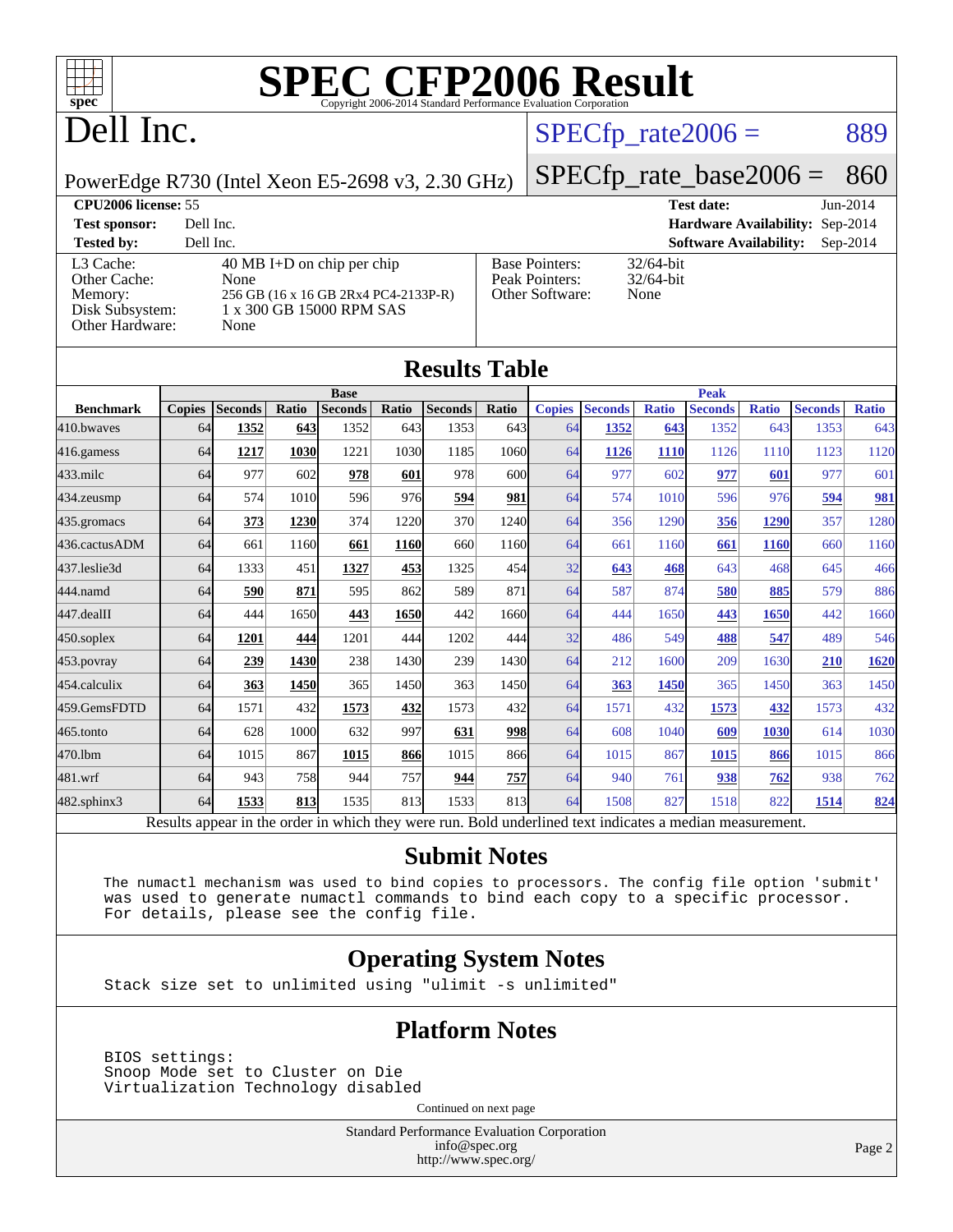| $spec^*$                                                                |                                                                                                                  |                                                                            | <b>SPEC CFP2006 Result</b><br>Copyright 2006-2014 Standard Performance Evaluation Corporation                                                                                                                                                                                                                                  |                      |                                                                                                |            |
|-------------------------------------------------------------------------|------------------------------------------------------------------------------------------------------------------|----------------------------------------------------------------------------|--------------------------------------------------------------------------------------------------------------------------------------------------------------------------------------------------------------------------------------------------------------------------------------------------------------------------------|----------------------|------------------------------------------------------------------------------------------------|------------|
| Dell Inc.                                                               |                                                                                                                  |                                                                            |                                                                                                                                                                                                                                                                                                                                | $SPECfp\_rate2006 =$ |                                                                                                | 889        |
|                                                                         |                                                                                                                  |                                                                            | PowerEdge R730 (Intel Xeon E5-2698 v3, 2.30 GHz)                                                                                                                                                                                                                                                                               |                      | $SPECfp\_rate\_base2006 =$                                                                     | 860        |
| <b>CPU2006</b> license: 55<br><b>Test sponsor:</b><br><b>Tested by:</b> | Dell Inc.<br>Dell Inc.                                                                                           |                                                                            |                                                                                                                                                                                                                                                                                                                                |                      | <b>Test date:</b><br>Hardware Availability: Sep-2014<br><b>Software Availability:</b> Sep-2014 | $Jun-2014$ |
|                                                                         |                                                                                                                  |                                                                            | <b>Platform Notes (Continued)</b>                                                                                                                                                                                                                                                                                              |                      |                                                                                                |            |
|                                                                         | Execute Disable disabled                                                                                         | System Profile set to Performance                                          | Sysinfo program /root/cpu2006-1.2/config/sysinfo.rev6818<br>\$Rev: 6818 \$ \$Date:: 2012-07-17 #\$ e86d102572650a6e4d596a3cee98f191<br>running on linux Thu Jun 5 05:16:21 2014                                                                                                                                                |                      |                                                                                                |            |
|                                                                         | some common utilities.                                                                                           |                                                                            | This section contains SUT (System Under Test) info as seen by<br>To remove or add to this section, see:<br>http://www.spec.org/cpu2006/Docs/config.html#sysinfo                                                                                                                                                                |                      |                                                                                                |            |
|                                                                         | From /proc/cpuinfo<br>64 "processors"<br>caution.)<br>cpu cores : 16<br>siblings : 32<br>cache size $: 20480$ KB | 2 "physical id"s (chips)                                                   | model name: $Intel(R)$ Xeon(R) CPU E5-2698 v3 @ 2.30GHz<br>cores, siblings (Caution: counting these is hw and system dependent.<br>following excerpts from /proc/cpuinfo might not be reliable. Use with<br>physical 0: cores 0 1 2 3 4 5 6 7 8 9 10 11 12 13 14 15<br>physical 1: cores 0 1 2 3 4 5 6 7 8 9 10 11 12 13 14 15 |                      | The                                                                                            |            |
|                                                                         | From /proc/meminfo<br>MemTotal:<br>HugePages_Total:<br>Hugepagesize:                                             | 264571716 kB<br>0<br>2048 kB                                               |                                                                                                                                                                                                                                                                                                                                |                      |                                                                                                |            |
|                                                                         | /usr/bin/lsb release -d                                                                                          |                                                                            | SUSE Linux Enterprise Server 11 (x86_64)                                                                                                                                                                                                                                                                                       |                      |                                                                                                |            |
|                                                                         | SuSE-release:<br>$VERSION = 11$<br>PATCHLEVEL = 3                                                                | From /etc/*release* /etc/*version*                                         | SUSE Linux Enterprise Server 11 (x86_64)                                                                                                                                                                                                                                                                                       |                      |                                                                                                |            |
| uname $-a$ :                                                            |                                                                                                                  | x86_64 x86_64 x86_64 GNU/Linux                                             |                                                                                                                                                                                                                                                                                                                                |                      | Linux linux 3.0.76-0.11-default #1 SMP Fri Jun 14 08:21:43 UTC 2013 (ccab990)                  |            |
|                                                                         |                                                                                                                  | run-level 3 Jun 4 16:48 last=S                                             |                                                                                                                                                                                                                                                                                                                                |                      |                                                                                                |            |
|                                                                         | Filesystem<br>/dev/sda2                                                                                          | SPEC is set to: /root/cpu2006-1.2                                          | Type Size Used Avail Use% Mounted on<br>ext2 267G 8.6G 258G                                                                                                                                                                                                                                                                    | $4\%$ /              |                                                                                                |            |
| Memory:                                                                 |                                                                                                                  | Additional information from dmidecode:<br>BIOS Dell Inc. 0.3.22 05/29/2014 |                                                                                                                                                                                                                                                                                                                                |                      |                                                                                                |            |
|                                                                         |                                                                                                                  |                                                                            | 1x 00AD00B300AD HMA42GR7MFR4N-TFTD 16 GB 2133 MHz<br>8x 00AD063200AD HMA42GR7MFR4N-TFT1 16 GB 2133 MHz<br>Continued on next page                                                                                                                                                                                               |                      |                                                                                                |            |
|                                                                         |                                                                                                                  |                                                                            | <b>Standard Performance Evaluation Corporation</b><br>info@spec.org<br>http://www.spec.org/                                                                                                                                                                                                                                    |                      |                                                                                                | Page 3     |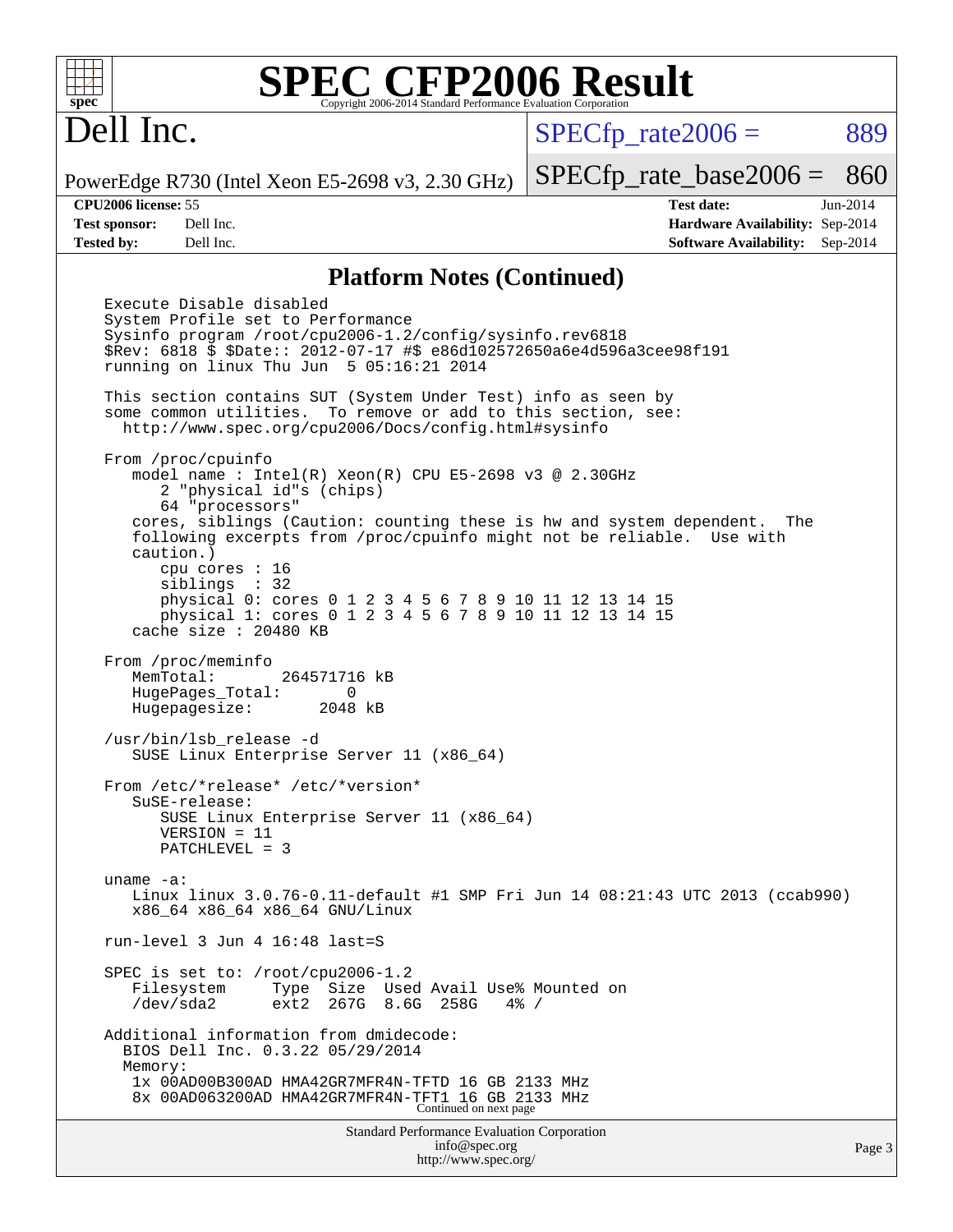

Dell Inc.

 $SPECTp\_rate2006 = 889$ 

PowerEdge R730 (Intel Xeon E5-2698 v3, 2.30 GHz)

**[Test sponsor:](http://www.spec.org/auto/cpu2006/Docs/result-fields.html#Testsponsor)** Dell Inc. **[Hardware Availability:](http://www.spec.org/auto/cpu2006/Docs/result-fields.html#HardwareAvailability)** Sep-2014 **[Tested by:](http://www.spec.org/auto/cpu2006/Docs/result-fields.html#Testedby)** Dell Inc. **[Software Availability:](http://www.spec.org/auto/cpu2006/Docs/result-fields.html#SoftwareAvailability)** Sep-2014

[SPECfp\\_rate\\_base2006 =](http://www.spec.org/auto/cpu2006/Docs/result-fields.html#SPECfpratebase2006) 860 **[CPU2006 license:](http://www.spec.org/auto/cpu2006/Docs/result-fields.html#CPU2006license)** 55 **[Test date:](http://www.spec.org/auto/cpu2006/Docs/result-fields.html#Testdate)** Jun-2014

#### **[Platform Notes \(Continued\)](http://www.spec.org/auto/cpu2006/Docs/result-fields.html#PlatformNotes)**

 7x 00CE00B300CE M393A2G40DB0-CPB 16 GB 2133 MHz 8x Not Specified Not Specified

(End of data from sysinfo program)

#### **[General Notes](http://www.spec.org/auto/cpu2006/Docs/result-fields.html#GeneralNotes)**

Environment variables set by runspec before the start of the run: LD\_LIBRARY\_PATH = "/root/cpu2006-1.2/libs/32:/root/cpu2006-1.2/libs/64:/root/cpu2006-1.2/sh"

 Binaries compiled on a system with 1x Core i7-860 CPU + 8GB memory using RedHat EL 6.4 Transparent Huge Pages enabled with: echo always > /sys/kernel/mm/transparent\_hugepage/enabled Filesystem page cache cleared with: echo 1> /proc/sys/vm/drop\_caches runspec command invoked through numactl i.e.: numactl --interleave=all runspec <etc>

### **[Base Compiler Invocation](http://www.spec.org/auto/cpu2006/Docs/result-fields.html#BaseCompilerInvocation)**

[C benchmarks](http://www.spec.org/auto/cpu2006/Docs/result-fields.html#Cbenchmarks):  $\frac{1}{2}$   $\mathrm{c}$   $\mathrm{c}$   $\frac{1}{2}$   $\mathrm{m}$   $\mathrm{6}$   $\mathrm{4}$ 

[C++ benchmarks:](http://www.spec.org/auto/cpu2006/Docs/result-fields.html#CXXbenchmarks) [icpc -m64](http://www.spec.org/cpu2006/results/res2014q3/cpu2006-20140909-31283.flags.html#user_CXXbase_intel_icpc_64bit_bedb90c1146cab66620883ef4f41a67e)

[Fortran benchmarks](http://www.spec.org/auto/cpu2006/Docs/result-fields.html#Fortranbenchmarks): [ifort -m64](http://www.spec.org/cpu2006/results/res2014q3/cpu2006-20140909-31283.flags.html#user_FCbase_intel_ifort_64bit_ee9d0fb25645d0210d97eb0527dcc06e)

[Benchmarks using both Fortran and C](http://www.spec.org/auto/cpu2006/Docs/result-fields.html#BenchmarksusingbothFortranandC): [icc -m64](http://www.spec.org/cpu2006/results/res2014q3/cpu2006-20140909-31283.flags.html#user_CC_FCbase_intel_icc_64bit_0b7121f5ab7cfabee23d88897260401c) [ifort -m64](http://www.spec.org/cpu2006/results/res2014q3/cpu2006-20140909-31283.flags.html#user_CC_FCbase_intel_ifort_64bit_ee9d0fb25645d0210d97eb0527dcc06e)

### **[Base Portability Flags](http://www.spec.org/auto/cpu2006/Docs/result-fields.html#BasePortabilityFlags)**

| 410.bwaves: - DSPEC CPU LP64                 |  |
|----------------------------------------------|--|
| 416.gamess: -DSPEC_CPU_LP64                  |  |
| 433.milc: - DSPEC_CPU LP64                   |  |
| 434.zeusmp: -DSPEC_CPU_LP64                  |  |
| 435.gromacs: -DSPEC_CPU_LP64 -nofor_main     |  |
| 436.cactusADM: - DSPEC CPU LP64 - nofor main |  |
| 437.leslie3d: -DSPEC CPU LP64                |  |
| 444.namd: - DSPEC_CPU_LP64                   |  |
| 447.dealII: -DSPEC CPU LP64                  |  |
| 450.soplex: -DSPEC_CPU_LP64                  |  |
| 453.povray: -DSPEC CPU LP64                  |  |

Continued on next page

Standard Performance Evaluation Corporation [info@spec.org](mailto:info@spec.org) <http://www.spec.org/>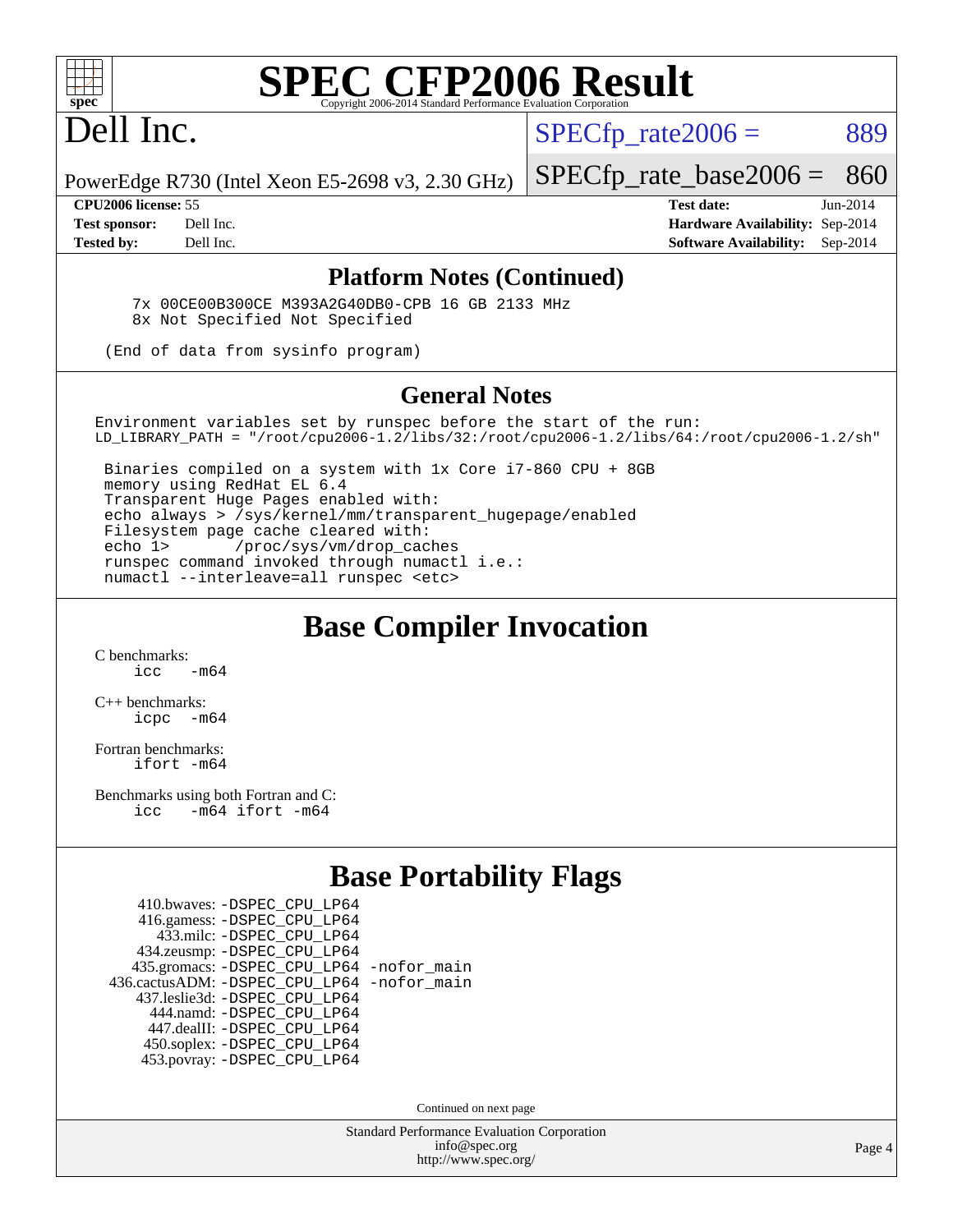

# Dell Inc.

 $SPECTp\_rate2006 = 889$ 

PowerEdge R730 (Intel Xeon E5-2698 v3, 2.30 GHz)

[SPECfp\\_rate\\_base2006 =](http://www.spec.org/auto/cpu2006/Docs/result-fields.html#SPECfpratebase2006) 860

**[CPU2006 license:](http://www.spec.org/auto/cpu2006/Docs/result-fields.html#CPU2006license)** 55 **[Test date:](http://www.spec.org/auto/cpu2006/Docs/result-fields.html#Testdate)** Jun-2014 **[Test sponsor:](http://www.spec.org/auto/cpu2006/Docs/result-fields.html#Testsponsor)** Dell Inc. **[Hardware Availability:](http://www.spec.org/auto/cpu2006/Docs/result-fields.html#HardwareAvailability)** Sep-2014 **[Tested by:](http://www.spec.org/auto/cpu2006/Docs/result-fields.html#Testedby)** Dell Inc. **[Software Availability:](http://www.spec.org/auto/cpu2006/Docs/result-fields.html#SoftwareAvailability)** Sep-2014

## **[Base Portability Flags \(Continued\)](http://www.spec.org/auto/cpu2006/Docs/result-fields.html#BasePortabilityFlags)**

 454.calculix: [-DSPEC\\_CPU\\_LP64](http://www.spec.org/cpu2006/results/res2014q3/cpu2006-20140909-31283.flags.html#suite_basePORTABILITY454_calculix_DSPEC_CPU_LP64) [-nofor\\_main](http://www.spec.org/cpu2006/results/res2014q3/cpu2006-20140909-31283.flags.html#user_baseLDPORTABILITY454_calculix_f-nofor_main) 459.GemsFDTD: [-DSPEC\\_CPU\\_LP64](http://www.spec.org/cpu2006/results/res2014q3/cpu2006-20140909-31283.flags.html#suite_basePORTABILITY459_GemsFDTD_DSPEC_CPU_LP64) 465.tonto: [-DSPEC\\_CPU\\_LP64](http://www.spec.org/cpu2006/results/res2014q3/cpu2006-20140909-31283.flags.html#suite_basePORTABILITY465_tonto_DSPEC_CPU_LP64) 470.lbm: [-DSPEC\\_CPU\\_LP64](http://www.spec.org/cpu2006/results/res2014q3/cpu2006-20140909-31283.flags.html#suite_basePORTABILITY470_lbm_DSPEC_CPU_LP64) 481.wrf: [-DSPEC\\_CPU\\_LP64](http://www.spec.org/cpu2006/results/res2014q3/cpu2006-20140909-31283.flags.html#suite_basePORTABILITY481_wrf_DSPEC_CPU_LP64) [-DSPEC\\_CPU\\_CASE\\_FLAG](http://www.spec.org/cpu2006/results/res2014q3/cpu2006-20140909-31283.flags.html#b481.wrf_baseCPORTABILITY_DSPEC_CPU_CASE_FLAG) [-DSPEC\\_CPU\\_LINUX](http://www.spec.org/cpu2006/results/res2014q3/cpu2006-20140909-31283.flags.html#b481.wrf_baseCPORTABILITY_DSPEC_CPU_LINUX) 482.sphinx3: [-DSPEC\\_CPU\\_LP64](http://www.spec.org/cpu2006/results/res2014q3/cpu2006-20140909-31283.flags.html#suite_basePORTABILITY482_sphinx3_DSPEC_CPU_LP64)

## **[Base Optimization Flags](http://www.spec.org/auto/cpu2006/Docs/result-fields.html#BaseOptimizationFlags)**

[C benchmarks](http://www.spec.org/auto/cpu2006/Docs/result-fields.html#Cbenchmarks):

[-xCORE-AVX2](http://www.spec.org/cpu2006/results/res2014q3/cpu2006-20140909-31283.flags.html#user_CCbase_f-xAVX2_5f5fc0cbe2c9f62c816d3e45806c70d7) [-ipo](http://www.spec.org/cpu2006/results/res2014q3/cpu2006-20140909-31283.flags.html#user_CCbase_f-ipo) [-O3](http://www.spec.org/cpu2006/results/res2014q3/cpu2006-20140909-31283.flags.html#user_CCbase_f-O3) [-no-prec-div](http://www.spec.org/cpu2006/results/res2014q3/cpu2006-20140909-31283.flags.html#user_CCbase_f-no-prec-div) [-opt-prefetch](http://www.spec.org/cpu2006/results/res2014q3/cpu2006-20140909-31283.flags.html#user_CCbase_f-opt-prefetch) [-auto-p32](http://www.spec.org/cpu2006/results/res2014q3/cpu2006-20140909-31283.flags.html#user_CCbase_f-auto-p32) [-ansi-alias](http://www.spec.org/cpu2006/results/res2014q3/cpu2006-20140909-31283.flags.html#user_CCbase_f-ansi-alias) [-opt-mem-layout-trans=3](http://www.spec.org/cpu2006/results/res2014q3/cpu2006-20140909-31283.flags.html#user_CCbase_f-opt-mem-layout-trans_a7b82ad4bd7abf52556d4961a2ae94d5)

[C++ benchmarks:](http://www.spec.org/auto/cpu2006/Docs/result-fields.html#CXXbenchmarks)

[-xCORE-AVX2](http://www.spec.org/cpu2006/results/res2014q3/cpu2006-20140909-31283.flags.html#user_CXXbase_f-xAVX2_5f5fc0cbe2c9f62c816d3e45806c70d7) [-ipo](http://www.spec.org/cpu2006/results/res2014q3/cpu2006-20140909-31283.flags.html#user_CXXbase_f-ipo) [-O3](http://www.spec.org/cpu2006/results/res2014q3/cpu2006-20140909-31283.flags.html#user_CXXbase_f-O3) [-no-prec-div](http://www.spec.org/cpu2006/results/res2014q3/cpu2006-20140909-31283.flags.html#user_CXXbase_f-no-prec-div) [-opt-prefetch](http://www.spec.org/cpu2006/results/res2014q3/cpu2006-20140909-31283.flags.html#user_CXXbase_f-opt-prefetch) [-auto-p32](http://www.spec.org/cpu2006/results/res2014q3/cpu2006-20140909-31283.flags.html#user_CXXbase_f-auto-p32) [-ansi-alias](http://www.spec.org/cpu2006/results/res2014q3/cpu2006-20140909-31283.flags.html#user_CXXbase_f-ansi-alias) [-opt-mem-layout-trans=3](http://www.spec.org/cpu2006/results/res2014q3/cpu2006-20140909-31283.flags.html#user_CXXbase_f-opt-mem-layout-trans_a7b82ad4bd7abf52556d4961a2ae94d5)

[Fortran benchmarks](http://www.spec.org/auto/cpu2006/Docs/result-fields.html#Fortranbenchmarks):

[-xCORE-AVX2](http://www.spec.org/cpu2006/results/res2014q3/cpu2006-20140909-31283.flags.html#user_FCbase_f-xAVX2_5f5fc0cbe2c9f62c816d3e45806c70d7) [-ipo](http://www.spec.org/cpu2006/results/res2014q3/cpu2006-20140909-31283.flags.html#user_FCbase_f-ipo) [-O3](http://www.spec.org/cpu2006/results/res2014q3/cpu2006-20140909-31283.flags.html#user_FCbase_f-O3) [-no-prec-div](http://www.spec.org/cpu2006/results/res2014q3/cpu2006-20140909-31283.flags.html#user_FCbase_f-no-prec-div) [-opt-prefetch](http://www.spec.org/cpu2006/results/res2014q3/cpu2006-20140909-31283.flags.html#user_FCbase_f-opt-prefetch)

[Benchmarks using both Fortran and C](http://www.spec.org/auto/cpu2006/Docs/result-fields.html#BenchmarksusingbothFortranandC): [-xCORE-AVX2](http://www.spec.org/cpu2006/results/res2014q3/cpu2006-20140909-31283.flags.html#user_CC_FCbase_f-xAVX2_5f5fc0cbe2c9f62c816d3e45806c70d7) [-ipo](http://www.spec.org/cpu2006/results/res2014q3/cpu2006-20140909-31283.flags.html#user_CC_FCbase_f-ipo) [-O3](http://www.spec.org/cpu2006/results/res2014q3/cpu2006-20140909-31283.flags.html#user_CC_FCbase_f-O3) [-no-prec-div](http://www.spec.org/cpu2006/results/res2014q3/cpu2006-20140909-31283.flags.html#user_CC_FCbase_f-no-prec-div) [-opt-prefetch](http://www.spec.org/cpu2006/results/res2014q3/cpu2006-20140909-31283.flags.html#user_CC_FCbase_f-opt-prefetch) [-auto-p32](http://www.spec.org/cpu2006/results/res2014q3/cpu2006-20140909-31283.flags.html#user_CC_FCbase_f-auto-p32) [-ansi-alias](http://www.spec.org/cpu2006/results/res2014q3/cpu2006-20140909-31283.flags.html#user_CC_FCbase_f-ansi-alias) [-opt-mem-layout-trans=3](http://www.spec.org/cpu2006/results/res2014q3/cpu2006-20140909-31283.flags.html#user_CC_FCbase_f-opt-mem-layout-trans_a7b82ad4bd7abf52556d4961a2ae94d5)

### **[Peak Compiler Invocation](http://www.spec.org/auto/cpu2006/Docs/result-fields.html#PeakCompilerInvocation)**

[C benchmarks \(except as noted below\)](http://www.spec.org/auto/cpu2006/Docs/result-fields.html#Cbenchmarksexceptasnotedbelow):<br> $\frac{1}{\text{CC}}$  -m64  $-m64$ 

482.sphinx3: [icc -m32](http://www.spec.org/cpu2006/results/res2014q3/cpu2006-20140909-31283.flags.html#user_peakCCLD482_sphinx3_intel_icc_a6a621f8d50482236b970c6ac5f55f93)

[C++ benchmarks \(except as noted below\):](http://www.spec.org/auto/cpu2006/Docs/result-fields.html#CXXbenchmarksexceptasnotedbelow) [icpc -m64](http://www.spec.org/cpu2006/results/res2014q3/cpu2006-20140909-31283.flags.html#user_CXXpeak_intel_icpc_64bit_bedb90c1146cab66620883ef4f41a67e)

450.soplex: [icpc -m32](http://www.spec.org/cpu2006/results/res2014q3/cpu2006-20140909-31283.flags.html#user_peakCXXLD450_soplex_intel_icpc_4e5a5ef1a53fd332b3c49e69c3330699)

[Fortran benchmarks](http://www.spec.org/auto/cpu2006/Docs/result-fields.html#Fortranbenchmarks): [ifort -m64](http://www.spec.org/cpu2006/results/res2014q3/cpu2006-20140909-31283.flags.html#user_FCpeak_intel_ifort_64bit_ee9d0fb25645d0210d97eb0527dcc06e)

[Benchmarks using both Fortran and C](http://www.spec.org/auto/cpu2006/Docs/result-fields.html#BenchmarksusingbothFortranandC): [icc -m64](http://www.spec.org/cpu2006/results/res2014q3/cpu2006-20140909-31283.flags.html#user_CC_FCpeak_intel_icc_64bit_0b7121f5ab7cfabee23d88897260401c) [ifort -m64](http://www.spec.org/cpu2006/results/res2014q3/cpu2006-20140909-31283.flags.html#user_CC_FCpeak_intel_ifort_64bit_ee9d0fb25645d0210d97eb0527dcc06e)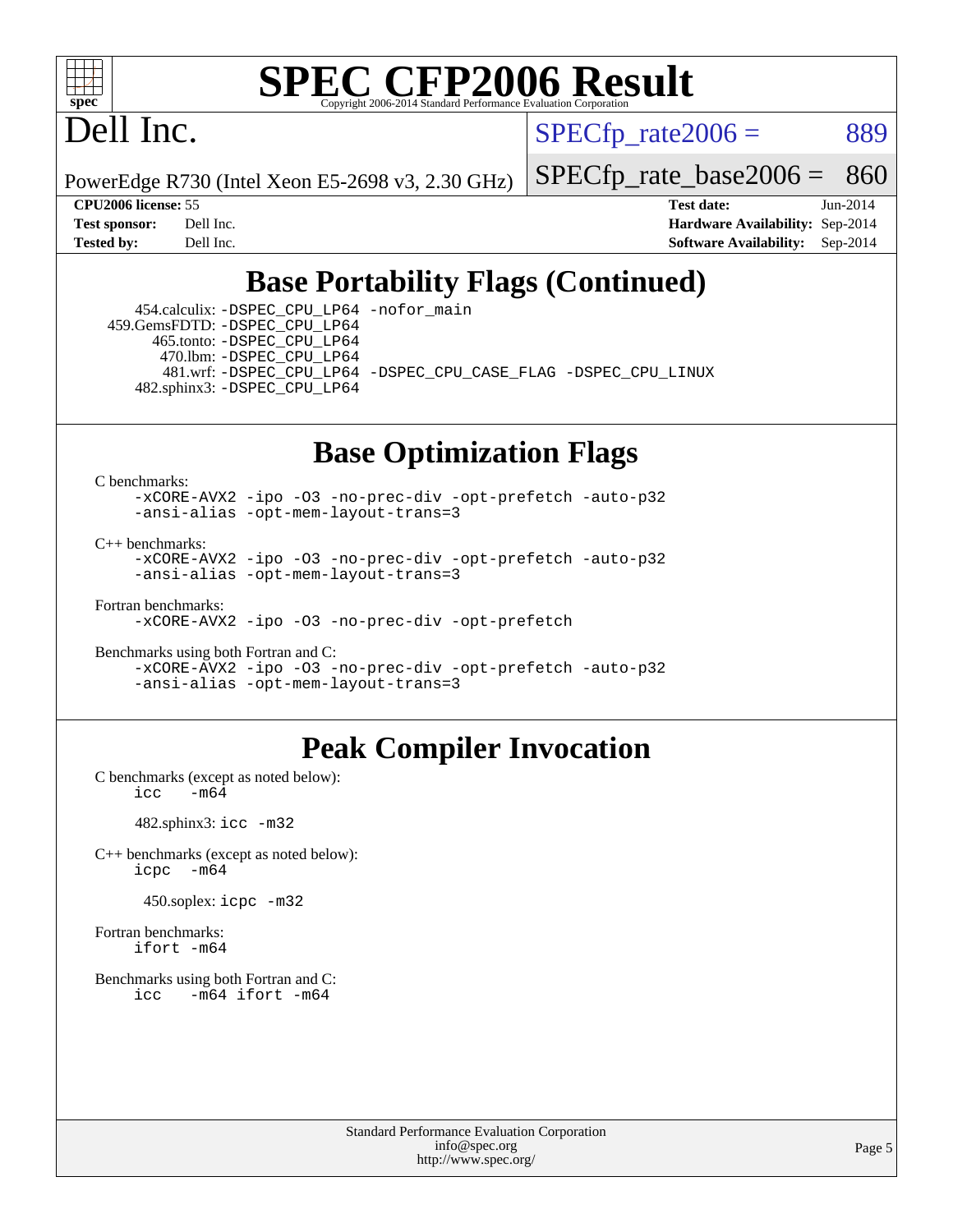

# Dell Inc.

 $SPECfp_rate2006 = 889$  $SPECfp_rate2006 = 889$ 

PowerEdge R730 (Intel Xeon E5-2698 v3, 2.30 GHz)

[SPECfp\\_rate\\_base2006 =](http://www.spec.org/auto/cpu2006/Docs/result-fields.html#SPECfpratebase2006) 860

**[CPU2006 license:](http://www.spec.org/auto/cpu2006/Docs/result-fields.html#CPU2006license)** 55 **[Test date:](http://www.spec.org/auto/cpu2006/Docs/result-fields.html#Testdate)** Jun-2014 **[Test sponsor:](http://www.spec.org/auto/cpu2006/Docs/result-fields.html#Testsponsor)** Dell Inc. **[Hardware Availability:](http://www.spec.org/auto/cpu2006/Docs/result-fields.html#HardwareAvailability)** Sep-2014 **[Tested by:](http://www.spec.org/auto/cpu2006/Docs/result-fields.html#Testedby)** Dell Inc. **[Software Availability:](http://www.spec.org/auto/cpu2006/Docs/result-fields.html#SoftwareAvailability)** Sep-2014

### **[Peak Portability Flags](http://www.spec.org/auto/cpu2006/Docs/result-fields.html#PeakPortabilityFlags)**

|               | 410.bwaves: -DSPEC CPU LP64                |                                                                                     |
|---------------|--------------------------------------------|-------------------------------------------------------------------------------------|
|               | 416.gamess: -DSPEC_CPU_LP64                |                                                                                     |
|               | 433.milc: -DSPEC CPU LP64                  |                                                                                     |
|               | 434.zeusmp: -DSPEC_CPU_LP64                |                                                                                     |
|               | 435.gromacs: -DSPEC_CPU_LP64 -nofor_main   |                                                                                     |
|               | 436.cactusADM: -DSPEC_CPU_LP64 -nofor_main |                                                                                     |
|               | 437.leslie3d: -DSPEC CPU LP64              |                                                                                     |
|               | 444.namd: -DSPEC CPU LP64                  |                                                                                     |
|               | 447.dealII: -DSPEC CPU LP64                |                                                                                     |
|               | 453.povray: -DSPEC_CPU_LP64                |                                                                                     |
|               | 454.calculix: -DSPEC_CPU_LP64 -nofor_main  |                                                                                     |
|               | 459.GemsFDTD: -DSPEC CPU LP64              |                                                                                     |
|               | 465.tonto: - DSPEC_CPU_LP64                |                                                                                     |
|               | 470.1bm: -DSPEC CPU LP64                   |                                                                                     |
|               |                                            | 481.wrf: -DSPEC_CPU_LP64 -DSPEC_CPU_CASE_FLAG -DSPEC_CPU_LINUX                      |
|               |                                            |                                                                                     |
|               |                                            |                                                                                     |
|               |                                            |                                                                                     |
|               |                                            |                                                                                     |
|               |                                            | <b>Peak Optimization Flags</b>                                                      |
| C benchmarks: |                                            |                                                                                     |
|               |                                            |                                                                                     |
|               |                                            | $433 \text{.}$ milc: $-x \text{CORE-AVX2}(pass 2) - prof-gen(pass 1) - ipo(pass 2)$ |
|               | $-03(pass 2)$ -no-prec-div(pass 2)         |                                                                                     |
|               |                                            | -opt-mem-layout-trans=3(pass 2) -prof-use(pass 2)                                   |
|               | $-auto-ilp32$                              |                                                                                     |
|               |                                            |                                                                                     |
|               | $470$ .lbm: basepeak = yes                 |                                                                                     |
|               |                                            |                                                                                     |
|               | -unroll2                                   | 482.sphinx3:-xCORE-AVX2 -ipo -03 -no-prec-div -opt-mem-layout-trans=3               |
|               |                                            |                                                                                     |

[C++ benchmarks:](http://www.spec.org/auto/cpu2006/Docs/result-fields.html#CXXbenchmarks)

 444.namd: [-xCORE-AVX2](http://www.spec.org/cpu2006/results/res2014q3/cpu2006-20140909-31283.flags.html#user_peakPASS2_CXXFLAGSPASS2_LDFLAGS444_namd_f-xAVX2_5f5fc0cbe2c9f62c816d3e45806c70d7)(pass 2) [-prof-gen](http://www.spec.org/cpu2006/results/res2014q3/cpu2006-20140909-31283.flags.html#user_peakPASS1_CXXFLAGSPASS1_LDFLAGS444_namd_prof_gen_e43856698f6ca7b7e442dfd80e94a8fc)(pass 1) [-ipo](http://www.spec.org/cpu2006/results/res2014q3/cpu2006-20140909-31283.flags.html#user_peakPASS2_CXXFLAGSPASS2_LDFLAGS444_namd_f-ipo)(pass 2) [-O3](http://www.spec.org/cpu2006/results/res2014q3/cpu2006-20140909-31283.flags.html#user_peakPASS2_CXXFLAGSPASS2_LDFLAGS444_namd_f-O3)(pass 2) [-no-prec-div](http://www.spec.org/cpu2006/results/res2014q3/cpu2006-20140909-31283.flags.html#user_peakPASS2_CXXFLAGSPASS2_LDFLAGS444_namd_f-no-prec-div)(pass 2) [-opt-mem-layout-trans=3](http://www.spec.org/cpu2006/results/res2014q3/cpu2006-20140909-31283.flags.html#user_peakPASS2_CXXFLAGS444_namd_f-opt-mem-layout-trans_a7b82ad4bd7abf52556d4961a2ae94d5)(pass 2) [-prof-use](http://www.spec.org/cpu2006/results/res2014q3/cpu2006-20140909-31283.flags.html#user_peakPASS2_CXXFLAGSPASS2_LDFLAGS444_namd_prof_use_bccf7792157ff70d64e32fe3e1250b55)(pass 2) [-fno-alias](http://www.spec.org/cpu2006/results/res2014q3/cpu2006-20140909-31283.flags.html#user_peakCXXOPTIMIZE444_namd_f-no-alias_694e77f6c5a51e658e82ccff53a9e63a) [-auto-ilp32](http://www.spec.org/cpu2006/results/res2014q3/cpu2006-20140909-31283.flags.html#user_peakCXXOPTIMIZE444_namd_f-auto-ilp32)

447.dealII: basepeak = yes

 450.soplex: [-xCORE-AVX2](http://www.spec.org/cpu2006/results/res2014q3/cpu2006-20140909-31283.flags.html#user_peakPASS2_CXXFLAGSPASS2_LDFLAGS450_soplex_f-xAVX2_5f5fc0cbe2c9f62c816d3e45806c70d7)(pass 2) [-prof-gen](http://www.spec.org/cpu2006/results/res2014q3/cpu2006-20140909-31283.flags.html#user_peakPASS1_CXXFLAGSPASS1_LDFLAGS450_soplex_prof_gen_e43856698f6ca7b7e442dfd80e94a8fc)(pass 1) [-ipo](http://www.spec.org/cpu2006/results/res2014q3/cpu2006-20140909-31283.flags.html#user_peakPASS2_CXXFLAGSPASS2_LDFLAGS450_soplex_f-ipo)(pass 2) [-O3](http://www.spec.org/cpu2006/results/res2014q3/cpu2006-20140909-31283.flags.html#user_peakPASS2_CXXFLAGSPASS2_LDFLAGS450_soplex_f-O3)(pass 2) [-no-prec-div](http://www.spec.org/cpu2006/results/res2014q3/cpu2006-20140909-31283.flags.html#user_peakPASS2_CXXFLAGSPASS2_LDFLAGS450_soplex_f-no-prec-div)(pass 2) [-opt-mem-layout-trans=3](http://www.spec.org/cpu2006/results/res2014q3/cpu2006-20140909-31283.flags.html#user_peakPASS2_CXXFLAGS450_soplex_f-opt-mem-layout-trans_a7b82ad4bd7abf52556d4961a2ae94d5)(pass 2) [-prof-use](http://www.spec.org/cpu2006/results/res2014q3/cpu2006-20140909-31283.flags.html#user_peakPASS2_CXXFLAGSPASS2_LDFLAGS450_soplex_prof_use_bccf7792157ff70d64e32fe3e1250b55)(pass 2) [-opt-malloc-options=3](http://www.spec.org/cpu2006/results/res2014q3/cpu2006-20140909-31283.flags.html#user_peakOPTIMIZE450_soplex_f-opt-malloc-options_13ab9b803cf986b4ee62f0a5998c2238)

```
 453.povray: -xCORE-AVX2(pass 2) -prof-gen(pass 1) -ipo(pass 2)
 -O3(pass 2) -no-prec-div(pass 2)
-opt-mem-layout-trans=3(pass 2) -prof-use(pass 2) -unroll4
-ansi-alias
```
Continued on next page

```
Standard Performance Evaluation Corporation
    info@spec.org
  http://www.spec.org/
```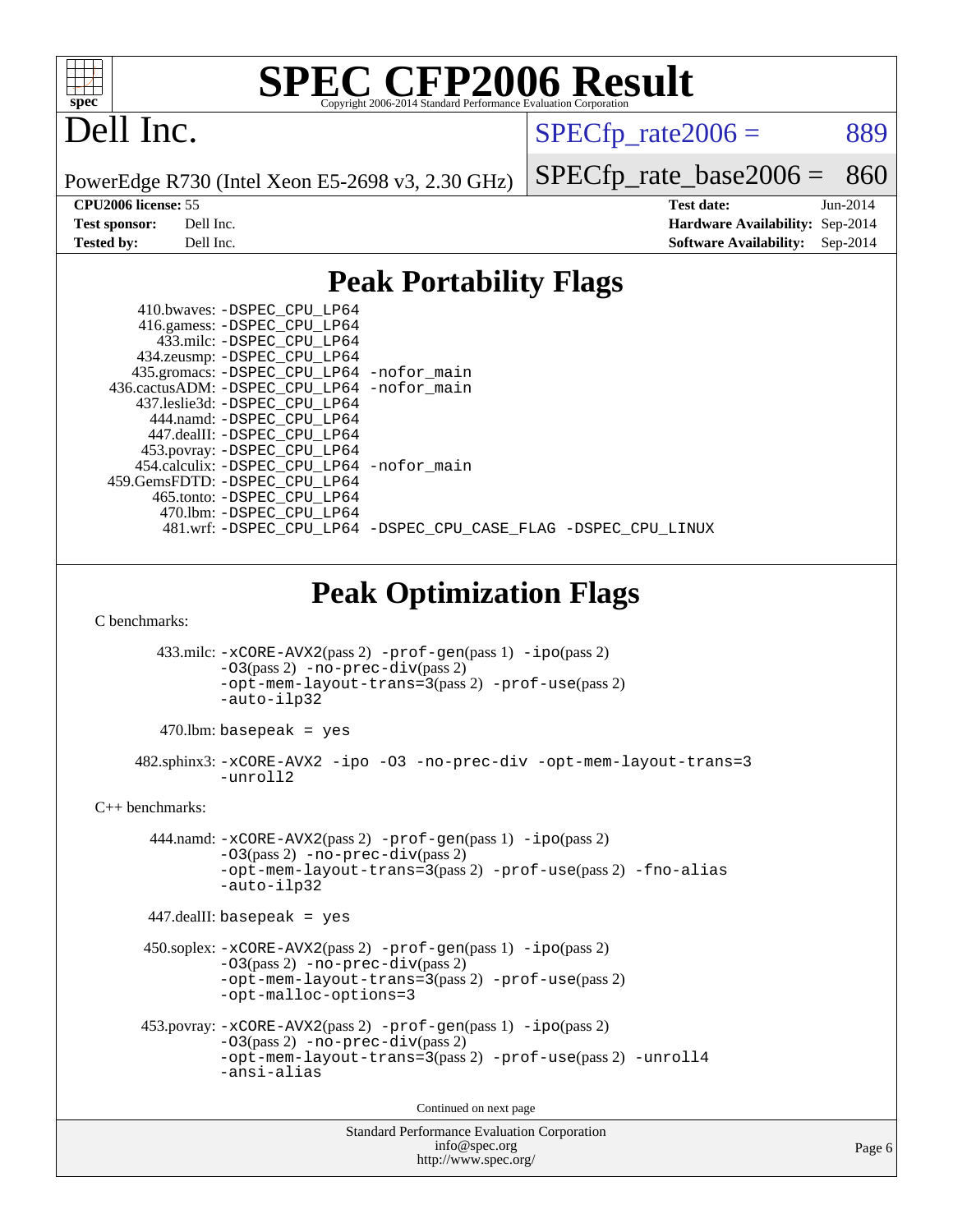| spec                                                                                                                                               |                        |                                 |                                    | <b>SPEC CFP2006 Result</b><br>Copyright 2006-2014 Standard Performance Evaluation Corporat                                                                                                                                     |                                                                                       |                          |
|----------------------------------------------------------------------------------------------------------------------------------------------------|------------------------|---------------------------------|------------------------------------|--------------------------------------------------------------------------------------------------------------------------------------------------------------------------------------------------------------------------------|---------------------------------------------------------------------------------------|--------------------------|
| Dell Inc.                                                                                                                                          |                        |                                 |                                    |                                                                                                                                                                                                                                | $SPECfp\_rate2006 =$                                                                  | 889                      |
| PowerEdge R730 (Intel Xeon E5-2698 v3, 2.30 GHz)                                                                                                   |                        |                                 |                                    |                                                                                                                                                                                                                                | $SPECfp\_rate\_base2006 =$                                                            | 860                      |
| CPU2006 license: 55<br><b>Test sponsor:</b><br><b>Tested by:</b>                                                                                   | Dell Inc.<br>Dell Inc. |                                 |                                    |                                                                                                                                                                                                                                | <b>Test date:</b><br>Hardware Availability: Sep-2014<br><b>Software Availability:</b> | $Jun-2014$<br>$Sep-2014$ |
|                                                                                                                                                    |                        |                                 |                                    | <b>Peak Optimization Flags (Continued)</b>                                                                                                                                                                                     |                                                                                       |                          |
| Fortran benchmarks:                                                                                                                                |                        |                                 |                                    |                                                                                                                                                                                                                                |                                                                                       |                          |
|                                                                                                                                                    |                        | $410.bwaves: basepeak = yes$    |                                    |                                                                                                                                                                                                                                |                                                                                       |                          |
|                                                                                                                                                    |                        |                                 | -inline-level=0 -scalar-rep-       | $416 \text{.games: } -x \text{CORE} - \text{AVX2}(pass 2) - \text{prof}-gen (pass 1) - \text{ipo} (pass 2)$<br>-03(pass 2) -no-prec-div(pass 2) -prof-use(pass 2) -unroll2                                                     |                                                                                       |                          |
|                                                                                                                                                    |                        | $434$ .zeusmp: basepeak = yes   |                                    |                                                                                                                                                                                                                                |                                                                                       |                          |
|                                                                                                                                                    |                        |                                 |                                    | 437.leslie3d: -xCORE-AVX2 -ipo -03 -no-prec-div -opt-prefetch                                                                                                                                                                  |                                                                                       |                          |
|                                                                                                                                                    |                        | $459.GemsFDTD: basepeak = yes$  |                                    |                                                                                                                                                                                                                                |                                                                                       |                          |
|                                                                                                                                                    |                        |                                 |                                    | $465$ .tonto: $-x \text{CORE-AVX2}(pass 2)$ -prof-gen(pass 1) -ipo(pass 2)<br>-03(pass 2) -no-prec-div(pass 2) -prof-use(pass 2) -unroll4<br>-auto -inline-calloc -opt-malloc-options=3                                        |                                                                                       |                          |
| Benchmarks using both Fortran and C:                                                                                                               |                        |                                 |                                    |                                                                                                                                                                                                                                |                                                                                       |                          |
|                                                                                                                                                    |                        | -opt-prefetch -auto-ilp32       | $-03(pass 2)$ -no-prec-div(pass 2) | 435.gromacs: -xCORE-AVX2(pass 2) -prof-gen(pass 1) -ipo(pass 2)<br>-opt-mem-layout-trans=3(pass 2) -prof-use(pass 2)                                                                                                           |                                                                                       |                          |
|                                                                                                                                                    |                        | $436.cactusADM: basepeak = yes$ |                                    |                                                                                                                                                                                                                                |                                                                                       |                          |
|                                                                                                                                                    |                        | $454$ .calculix: basepeak = yes |                                    |                                                                                                                                                                                                                                |                                                                                       |                          |
|                                                                                                                                                    |                        |                                 |                                    | 481.wrf: -xCORE-AVX2 -ipo -03 -no-prec-div -auto-ilp32                                                                                                                                                                         |                                                                                       |                          |
|                                                                                                                                                    |                        |                                 |                                    | The flags files that were used to format this result can be browsed at<br>http://www.spec.org/cpu2006/flags/Intel-ic14.0-official-linux64-revC.html<br>http://www.spec.org/cpu2006/flags/Dell-Platform-Settings-V1.2-revD.html |                                                                                       |                          |
| http://www.spec.org/cpu2006/flags/Intel-ic14.0-official-linux64-revC.xml<br>http://www.spec.org/cpu2006/flags/Dell-Platform-Settings-V1.2-revD.xml |                        |                                 |                                    | You can also download the XML flags sources by saving the following links:                                                                                                                                                     |                                                                                       |                          |
|                                                                                                                                                    |                        |                                 |                                    |                                                                                                                                                                                                                                |                                                                                       |                          |